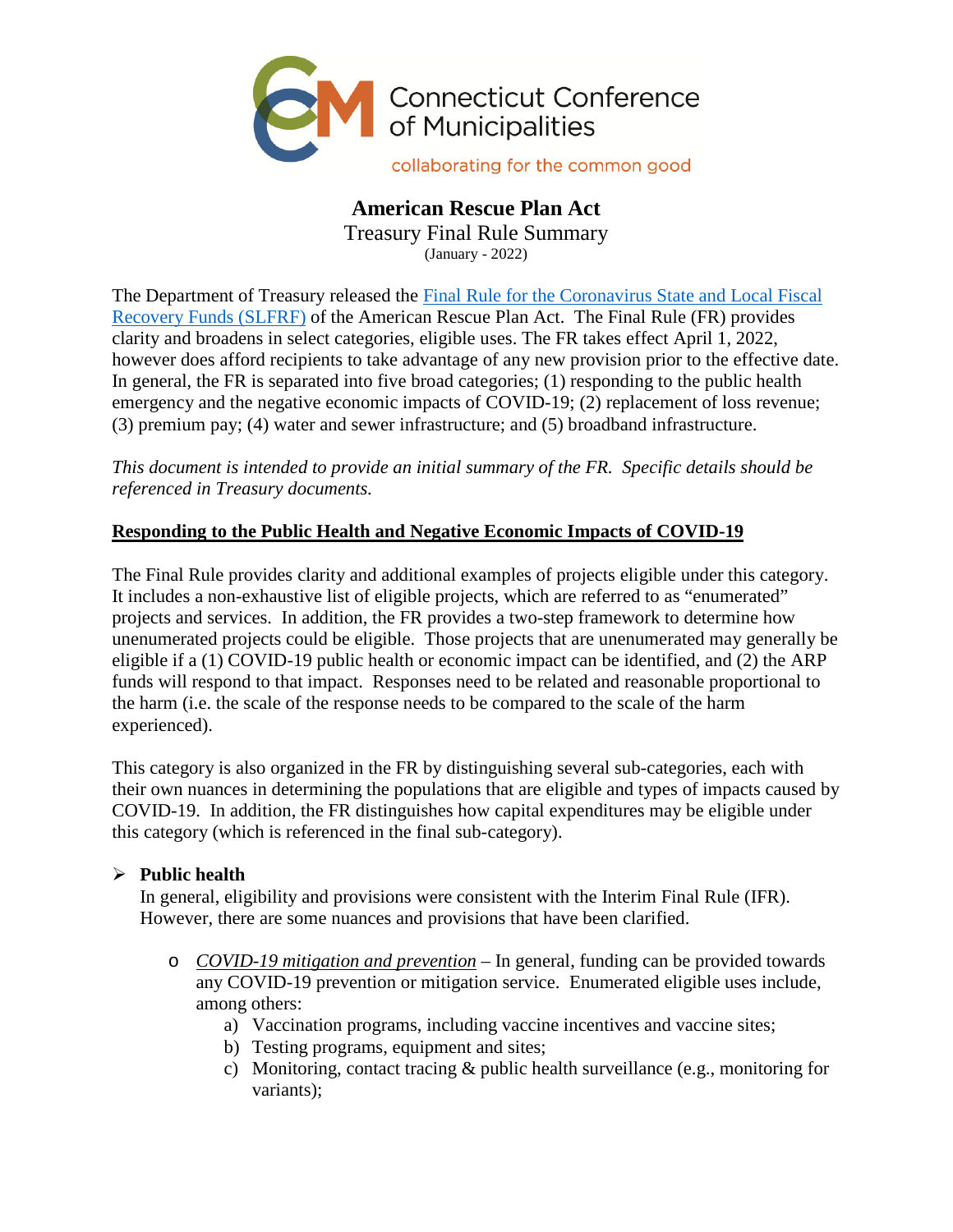- d) Public communication efforts;
- e) COVID-19 prevention and treatment equipment, such as ambulances;
- f) Medical and PPE/protective supplies;
- g) Support for isolation or quarantine;
- h) Ventilation/HVAC system installation and improvement (improve air quality);
- i) Support for prevention, mitigation, or other services in congregate living facilities, public facilities, and schools; and
- j) Support for prevention and mitigation strategies in small businesses, nonprofits, and impacted industries.
- o *Behavioral health* Funding can be provided towards mental health treatment, substance abuse treatment and other health services that have been impacted because of COVID-19. Enumerated eligible uses include, among others:
	- a) Prevention, outpatient treatment, inpatient treatment, crisis care, diversion programs, outreach to individuals not yet engaged in treatment, harm reduction and long-term recovery support;
	- b) Enhanced behavioral health services in schools;
	- c) Support for equitable access to reduce disparities in access to high-quality treatment;
	- d) Peer support groups, costs for residence in supportive housing or recovery housing; and
	- e) Expansion of access to evidence-based services for opioid use disorder prevention, treatment, harm reduction, and recovery.
- o *Preventing and responding to violence* Funding in this sub-category can be allocated towards (a) *evidence-based practices* focused on deterrence, intervention models, trauma recovery, job training, housing, etc. (b) *capacity-building efforts at community violence intervention programs,* such as funding intervention programs and workers, and (c) *responding to an increase in gun violence* such as hiring additional law enforcement, enforcement efforts focused on community policing, technology and equipment to allow law enforcement to more effectively to address gun violence.

## **Assistance to households**

The FR recognizes that the pandemic caused broad impacts to a variety of individuals and groups. In doing so, it distinguishes between those "impacted" and those "disproportionately impacted." The FR lists households and communities that are presumed to be impacted or disproportionality impacted by the pandemic and therefore eligible for assistance. In addition, there are listed enumerated uses to those populations that are presumed to be eligible. Those unenumerated are considered eligible if the two-part test can be rationalized.

Examples of assistance to impacted households and communities include:

- o Food assistance and food banks;
- o Emergency housing assistance, including rental assistance, mortgage assistance, utility assistance, assistance paying delinquent property taxes, counseling and legal aid to prevent eviction and temporary residences for people experiencing homelessness;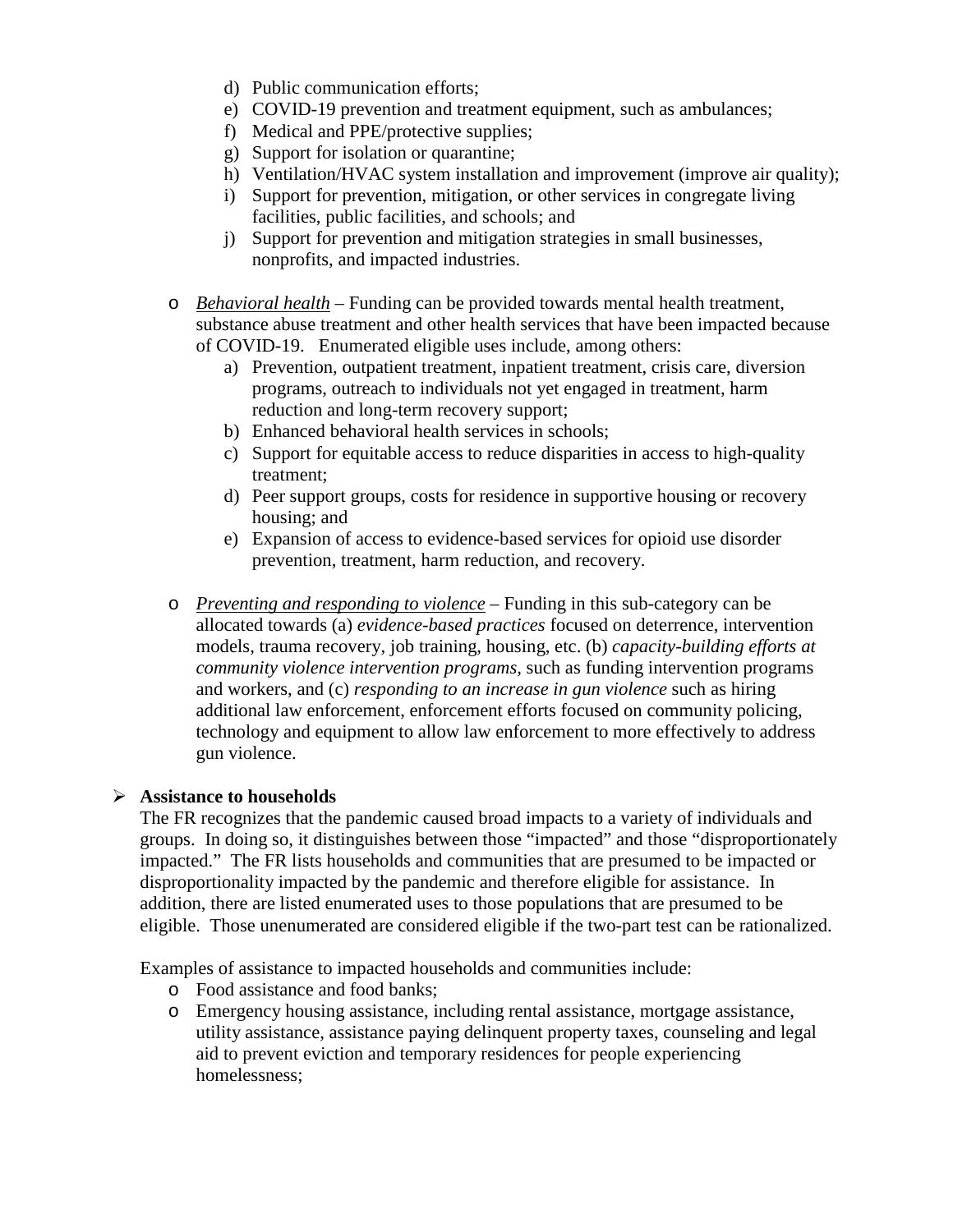- o Job training, public jobs programs and fairs, support for childcare and transportation to and from a jobsite or interview, incentives for newly employed workers, subsidized employment, grants to hire underserved workers, and development of job and workforce training centers;
- o Childcare and early learning services, home visiting programs, services for child welfare involved families and foster youth & childcare facilities;
- o Assistance to address the impact of learning loss for K-12 students (e.g., high-quality tutoring, differentiated instruction); and
- o Programs or services to support long-term housing security: including development of affordable housing and permanent supportive housing. [Note: The FR refers to a test to determine if a development increase the supply of affordable housing. In general, most would be presumed eligible if the development would qualify under the National housing Trust Fund (NHTF) or Home Investment Partnership Program (HOME)].

Examples of assistance that can be provided to households and communities "disproportionately impacted" include:

- o Pay for community health workers to help households access health and social services;
- o Investments in neighborhoods to promote improved health outcomes including improvements in open and public spaces;
- o Improvements to vacant and abandoned properties, including rehabilitation or maintenance, renovation, removal and remediation of environmental contaminants, demolition or deconstruction, greening/vacant lot cleanup and conversion to affordable housing;
- o Services to address educational disparities; and
- o Schools and other educational equipment & facilities.

## **Assistance to small businesses**

Those eligible include small businesses with less than 500 employees that experienced a negative economic impact or disproportionate impact caused by the pandemic. Similar to the provision in assisting households, the FR distinguishes between those "impacted" and "disproportionately impacted." The FR helps to define and enumerate some of these businesses.

In general, eligibility and provisions were consistent with the Interim Final Rule (IFR) where the business would have had to have experienced decreased revenue or gross receipts, increased costs, difficulty capacity to weather financial hardship, challenges covering payroll, rent or mortgage, and other operating costs as a result of COVID-19.

Some of the enumerated eligible uses include loans or grants to mitigate financial hardship. These efforts can be used to support payroll and benefits, costs to retain employees, mortgage, rent, utility, and other operating costs. Those unenumerated are considered eligible if the two-part test can be rationalized.

## **Assistance to nonprofits**

Similar provisions for small businesses are considered for nonprofits. Funds can be provided to nonprofits that were directly impacted (ex. decrease revenue, donation, fees, increased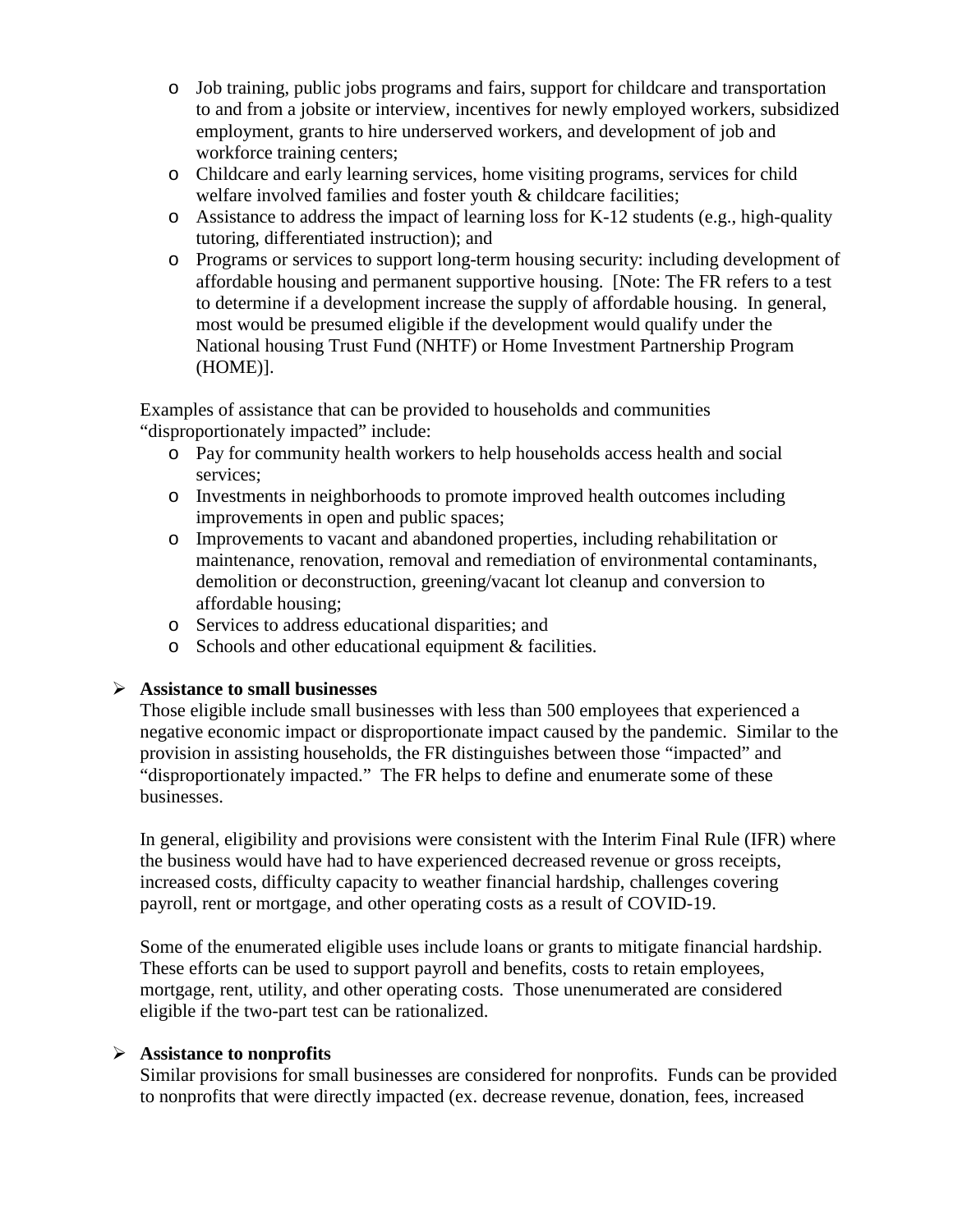costs, etc.) or disproportionately impacted (i.e. those that exist within a Qualified Census Tract). In addition, funds can be provided to nonprofits that will assist those that have been directly impacted by the pandemic (i.e. carrying out services or programs to assist individuals or groups that are eligible for ARP assistance).

#### **Aid to impacted industries**

These include either (1) an industry related to travel, tourism or hospitality, or (2) an industry -outside of travel, tourism and hospitality – that experienced at least 8% employment loss from pre-pandemic levels or experiencing comparable or worse economic conditions as the national average for the travel, tourism and hospitality industries (which would need to be substantiated through data). In addition, the assistance can only be provided to those businesses in these industries that existed prior to the pandemic (i.e. funds cannot be used for new business development in this industry).

Examples of enumerated responses for these industries include supporting payroll costs, provide pay and benefits for returning employees, support of operations and maintenance of existing equipment and facilities, along with COVID-19 mitigation and infection prevention measures.

#### **Public Employee Assistance**

Funds can be used for (a) payroll and benefits of essential workers for their time responding to COVID-19, (b) to increase capacity in public employee staff by rehiring effort, and (c) to invest in effective service delivery options.

- o Work related to COVID-19 response The FR designates several public employee staff as "essential." These include, police officer, firefighters, EMS personnel, dispatchers, and others. Funds need to be allocated under this sub-category only for the work associated with those staff and their work in "responding to COVID-19." The FR does contain rational for determining time spent responding to the pandemic, including if they were "primarily dedicated" to the response.
- o Rehiring public sector staff The FR allows using the funds to restore public sector staff to pre-pandemic levels by distinguishing between two options summarized below (details articulated in the FR):
	- a) Rehire staff for pre-pandemic positions that were unfilled or eliminated due to the pandemic, or
	- b) Undergo a four-step analysis to allow hiring staff above a pre-pandemic baseline by adjusting based on historical growth rates.
- o Using funds to add data/evidence/program administrative needs These include (a) technology infrastructure to improve access to and the user experience of government IT systems, as well as technology improvements to increase public access and delivery of government programs and services, (b) community outreach and engagement activities (c) capacity building resources to support using data and evidence, (d) address administrative needs caused or exacerbated by the pandemic, including addressing backlogs caused by shutdowns, increased repair or maintenance needs, and technology infrastructure to adapt government operations to the pandemic (e.g., video-conferencing software, increase access and improve delivery of services and programs).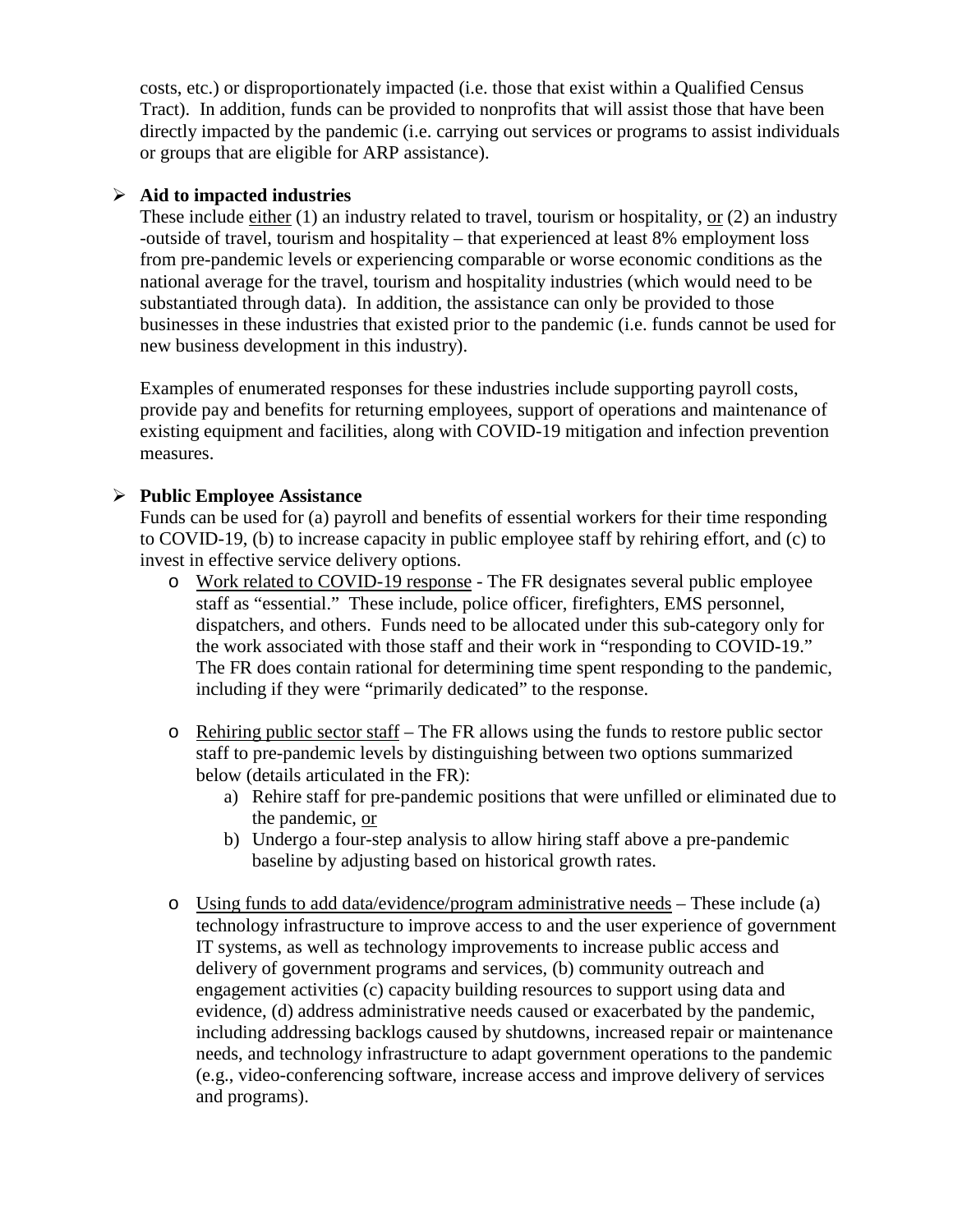## **Capital expenditures**

The FR clarifies that funds can be used for capital expenditures that respond to public health needs or address a negative economic impact caused by COVID-19. Specifically, the project must be related and reasonably proportional to the impact identified and reasonably designed to benefit the impacted group. The FR details a list of enumerated capital projects within each sub-category that are eligible uses.

In general, if the capital expenditure is less than \$1 million, it is presumed proportional, provided that it is responding to a harm caused or exacerbated by COVID-19. Further details can be found in the table below and specified in the FR:

| Total capital | Expenditure enumerated in FR                | Expenditure unenumerated in the FR             |
|---------------|---------------------------------------------|------------------------------------------------|
| expenditure   |                                             |                                                |
| Less than \$1 | No written justification required           | No written justification required              |
| million       |                                             |                                                |
| Greater than  | Written justification required, but         | Written justification required and <i>must</i> |
| \$1 million   | not required as part of regular             | be submitted as part of regular reporting      |
| but less than | reporting                                   |                                                |
| \$10 million  |                                             |                                                |
| Greater than  | Written justification required and          |                                                |
| \$10 million  | <i>must be</i> submitted as part of regular |                                                |
|               | reporting                                   |                                                |

The FR articulates the type of written justification that may be required. In particular, the justification will need to include (1) the harm that will be addressed through the capital expenditure, (2) why the capital expenditure is the most appropriate, and (3) compare proposed capital project against *two alternative* capital expenditures, and distinguish how the proposed project is superior.

In addition, the FR encourages adherence to "strong labor standards" if engaging in capital expenditures.

*NOTE: Again, FR provides a two-step framework to determine how unenumerated projects could be eligible. Those projects that are unenumerated may generally be eligible if a (1) COVID-19 public health or economic impact can be identified, and (2) the ARP funds will respond that impact. Responses need to be related and reasonable proportional to the harm (i.e. the scale of the response needs to be compared to the scale of the harm experienced).* 

## **Replacement of Loss Revenue**

The FR provides greater clarity and eligibility to identify revenue loss. In particular, the FR distinguishes that either (not both) of the two options are available to determine amount of revenue loss:

- 1) Select a "standard allowance" of \$10 million to spend on government services, or
- 2) Calculate actual revenue loss according to the formula detailed in the IFR and FR.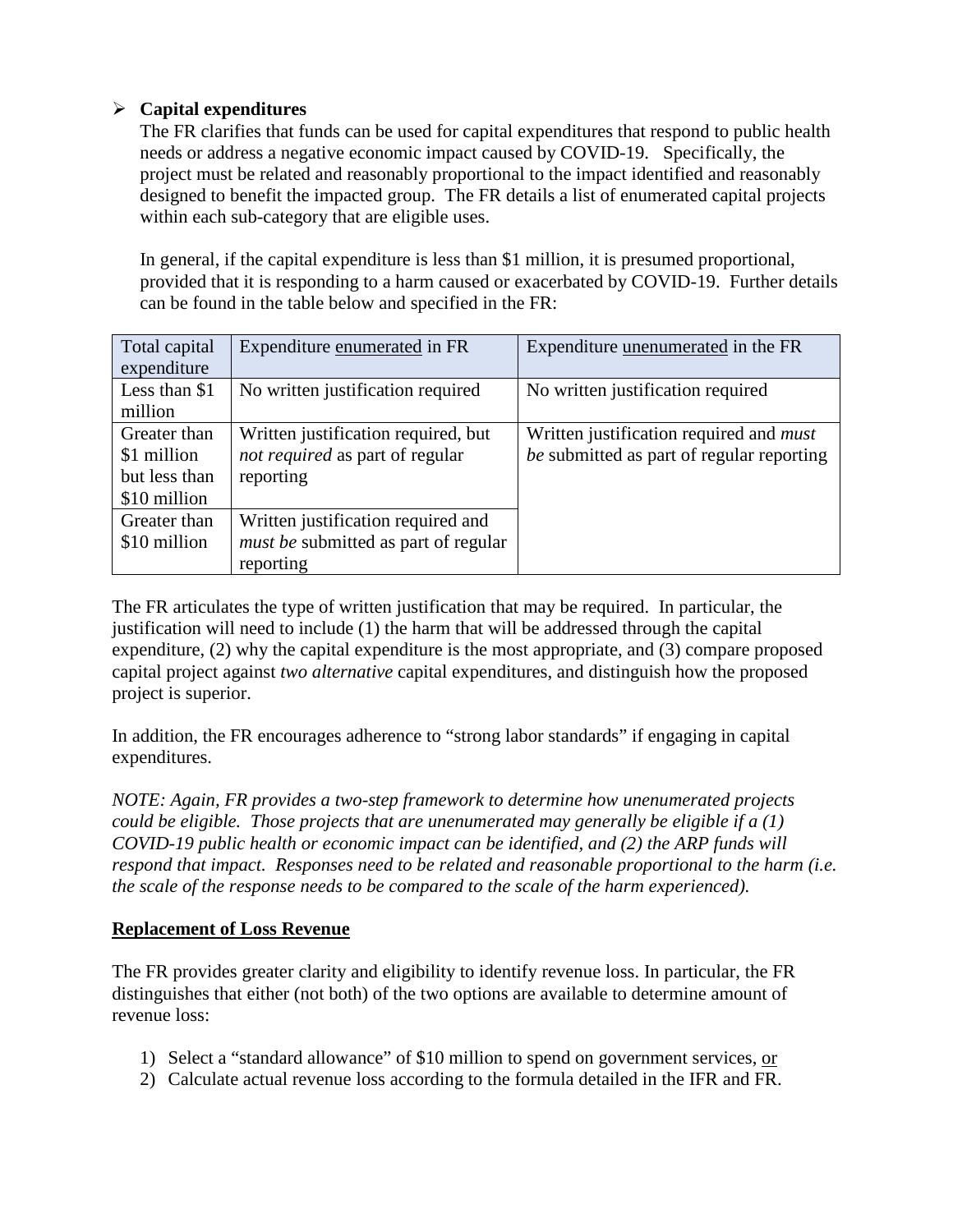These options provide greater flexibility in determining revenue loss, and theoretically may allow for some municipalities to designate all of their ARP funds in the "revenue loss' category.

Any funds designated as revenue loss can be used towards "government service," which generally include any service that is traditionally provided by government (unless specifically prohibited by Treasury). In this category, funds are streamlined and the reporting and compliance requirements for this category are detailed in the "[Compliance and Reporting"](https://home.treasury.gov/system/files/136/SLFRF-Compliance-and-Reporting-Guidance.pdf) document.

## **Water and Sewer Infrastructure**

The FR maintains that eligible water and sewer projects are those that would be eligible under EPA's Clean Water State Revolving Fund (CWSRF) and the Drinking Water State Revolving Fund (DWSRF). These eligible uses have been consistent since the IFR and a full list of eligible projects can be found in the EPA's handbook for these projects under the [CWSRF](https://www.epa.gov/sites/default/files/2016-07/documents/overview_of_cwsrf_eligibilities_may_2016.pdf) or [DWSRF](https://www.epa.gov/sites/default/files/2019-10/documents/dwsrf_eligibility_handbook_june_13_2017_updated_508_versioni.pdf).

In addition, the FR broadens eligibility to other projects, including additional stormwater infrastructure (such as culvert repair, resizing, and removal, replacement of storm sewers, and additional types of stormwater infrastructure), residential wells, lead remediation efforts, and certain rehabilitations to dams and reservoirs.

Those unenumerated in the CWSRF or DWSRF may be eligible if they are determined to be a "necessary" investment in infrastructure by being:

- 1) Responsive to an identified need to achieve or maintain an adequate minimum level of service, which may include a reasonable projection of increased need, whether due to population growth or otherwise;
- 2) A cost-effective means for meeting that need, considering available alternatives; and
- 3) For investments in infrastructure that supply drinking water in order to meet projected population growth, projected to be sustainable over its estimated useful life.

In general, the projects must be responsive to an identified need to achieve or maintain an adequate minimum level of service. The FR contains detailed compliance information.

## **Broadband Infrastructure**

The FR broadens the eligible broadband investments. While the IFR designated that investments in this category must be made to serve those lacking reliable 100/20 mbps broadband service, the FR articulates that investments to address these thresholds should be "encouraged." In addition, funds can be broadly used to invest in other projects that are designed to provide services to locations that have an identified need for additional broadband investment. This would include to address a lack of (a) access to reliable broadband connection, (b) affordable broadband, or (c) reliable service.

Other eligible projects may include:

 $\triangleright$  Subsidies to households impacted by the pandemic to assist them in connecting to the internet. In order to be eligible, the household must either (a) participate in the FCC's Affordable Connectivity Program (ACP), or (b) be provided access broad-based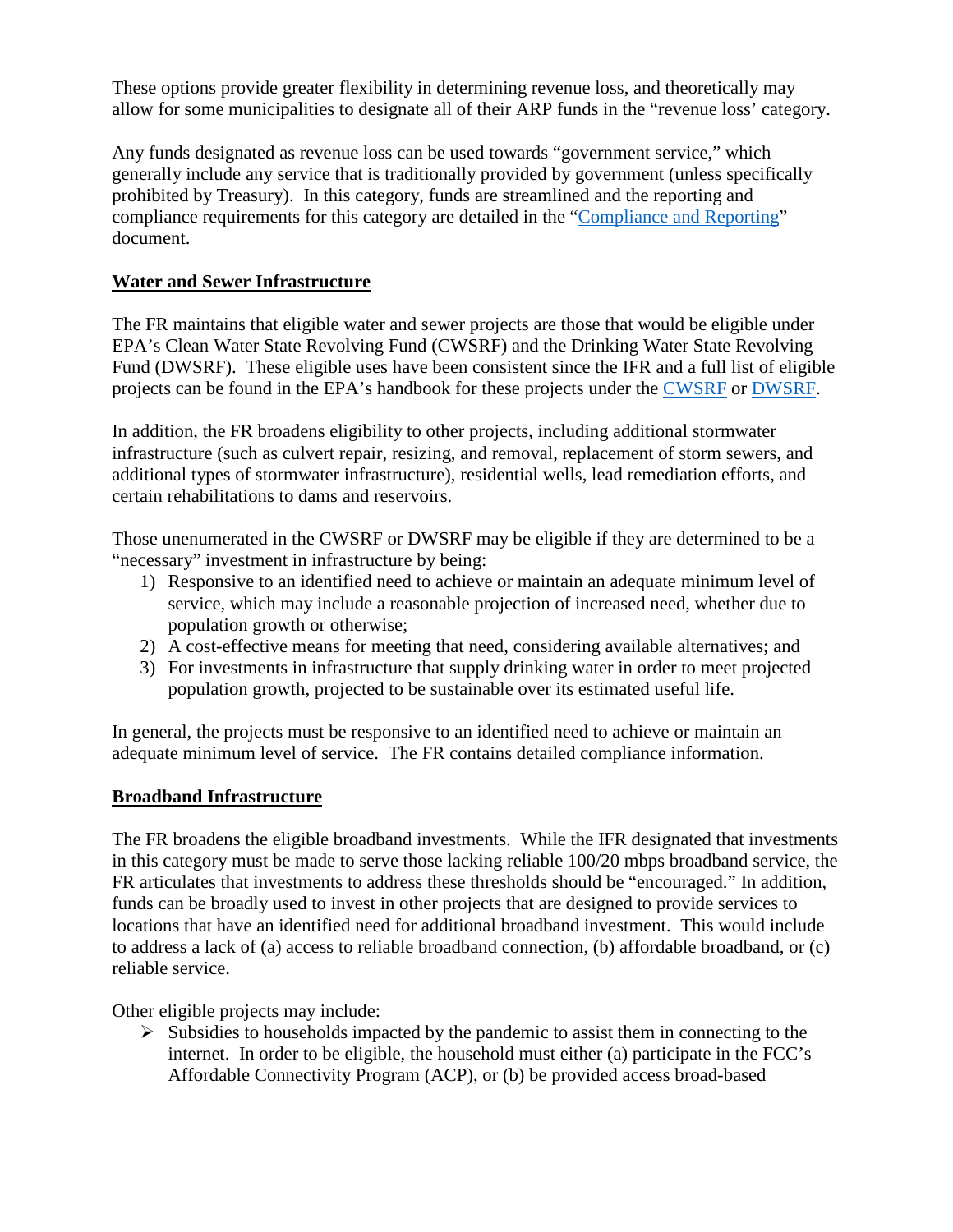affordability program to low-income consumers that provides benefits similar to the ACP.

- $\triangleright$  Digital literacy programs and device purchase programs.
- $\triangleright$  Investments in the "middle mile."
- $\triangleright$  Provide necessary investments in cybersecurity, including modernization of hardware and software, for existing and new broadband projects – regardless of the speed delivered. (Broader cybersecurity can also be eligible under "government service" through the revenue loss category).

Broadband investments should meet high-speed standards of symmetrical speeds of 100 mbps. The FR does allow exceptions to this standard if it is impractical due to excessive costs or geography. However, they need to be scalable for future investments. In addition, the FR encourages broadband networks that are owned/operated or affiliated with government, nonprofits and co-ops, to be prioritized.

# **Premium Pay**

The FR details regarding this category remain consistent with the IFR. Premium pay can be awarded to eligible workers up to \$13 per hour, but may not exceed \$25,000 in the aggregate (in addition to the wages the workers already receives).

In order for premium pay to be awarded, the following steps need to occur:

- 1) Identify the eligible worker The FR enumerates a list of "eligible" workers that are "needed to maintain continuity of operations of essential critical infrastructure sectors." Beyond the list, the local CEO does have the ability to designate additional workers by verifying that the worker performs "essential work."
- 2) Verify they are performing essential work The work was (1) not performed while teleworking from their residence, and (2) they either (a) had regular interaction with the public or coworkers or (b) handled physical items that were handled by the public or coworkers.
- 3) The premium pay "responds to" the workers performing the essential work during the pandemic. The FR articulates the ways in which this standard can be met.

Premium pay can be awarded in installments or lump sums and can be paid to salary, hourly or part-time workers. It cannot be used to pay for hazard or premium pay that was already provided, as well, cannot be paid to volunteers.

## **Administration, Compliance and Reporting**

The FR maintains most of the administration, compliance and reporting requirements that have been articulated in the IFR or [Treasury's Compliance and Reporting](https://home.treasury.gov/system/files/136/SLFRF-Compliance-and-Reporting-Guidance.pdf) document. In general, the following needs to be considered:

- $\triangleright$  The funds are to be used for costs incurred on or after March 3, 2021. They must be "obligated" by December 31, 2024 and "liquidated or expended" by December 31, 2026.
- $\triangleright$  Funds can be transferred to subrecipients to carry out eligible uses on behalf of a recipient (the municipality is still responsible for monitoring and overseeing use of funds to ensure compliance).